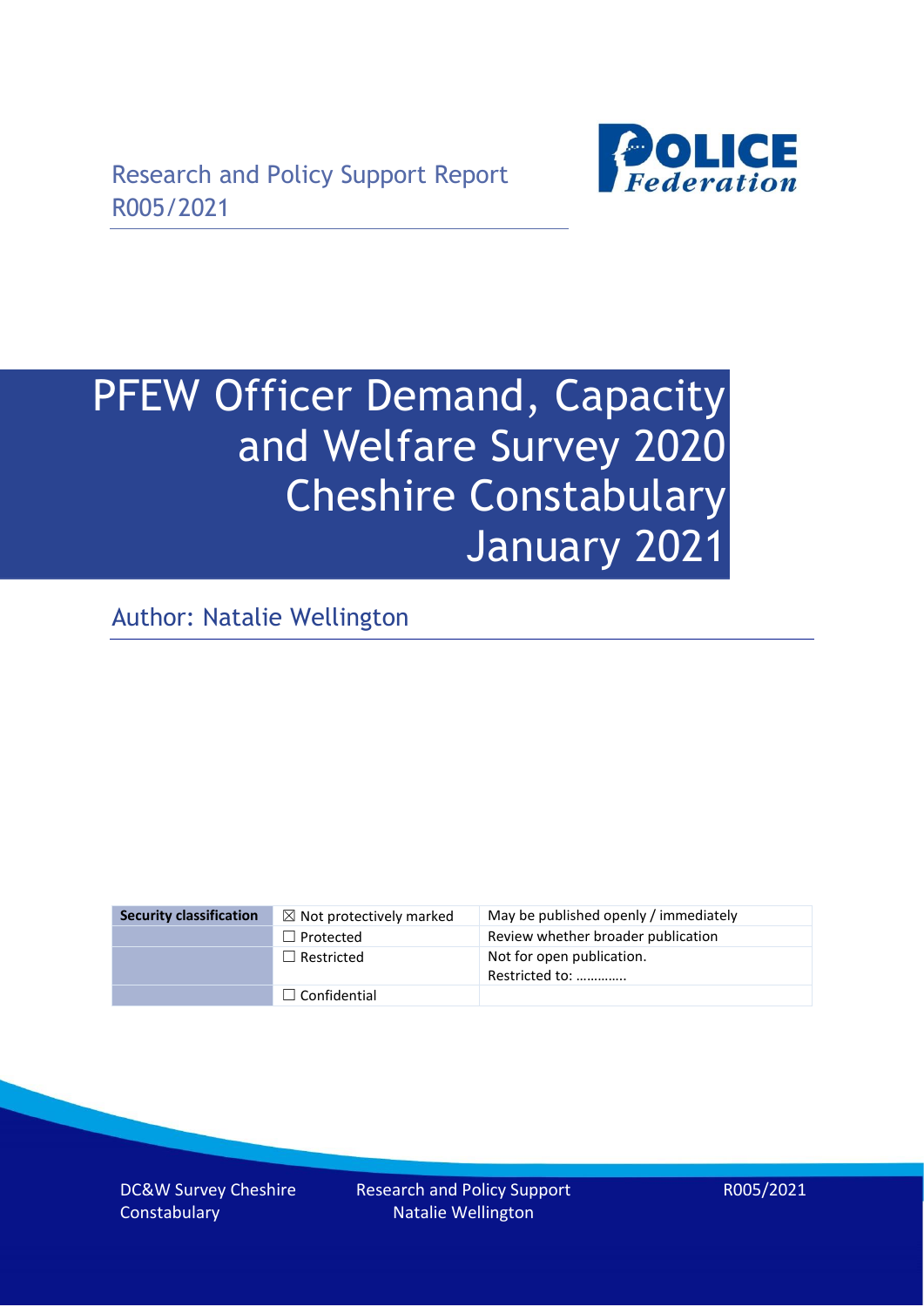# **CONTENTS**

| 3.                                                               |
|------------------------------------------------------------------|
| 4.                                                               |
| 5.                                                               |
| 6.                                                               |
| ORGANISATIONAL SUPPORT FOR MENTAL HEALTH AND WELLBEING  17<br>7. |
| 8.                                                               |
|                                                                  |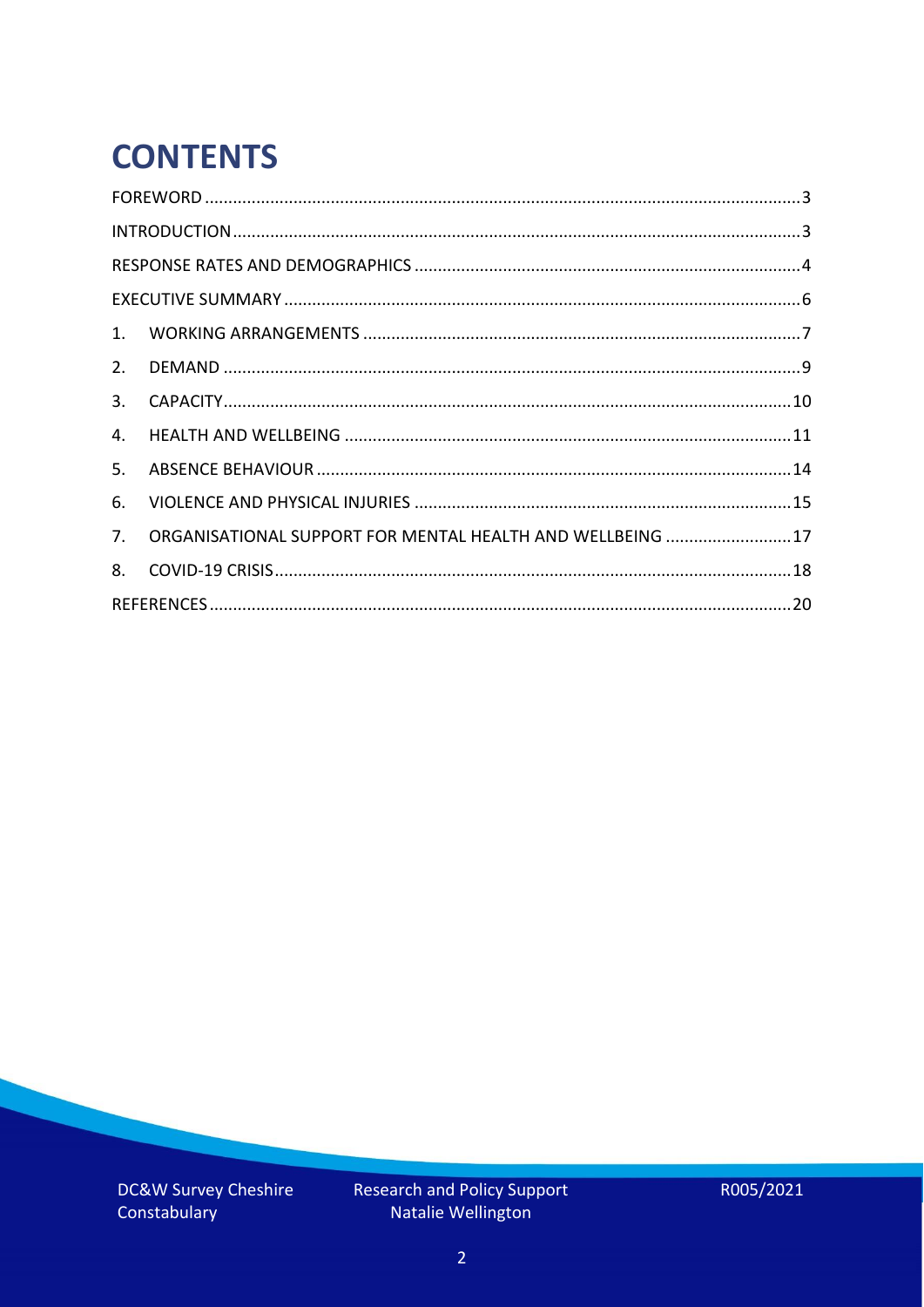## <span id="page-2-0"></span>**FOREWORD**

#### <span id="page-2-1"></span>**INTRODUCTION**

The Demand, Capacity and Welfare Survey is a biennial survey that started in 2016. This was in response to unprecedented budgetary cuts and a 14% fall in officer numbers over a seven year period from a high of 142,056 in 2009 to 122,748 in March 2016. <sup>i</sup> Evidence from a focus group study conducted by the PFEW<sup>ii</sup> also highlighted that these reductions may have been having a negative effect on officers' individual wellbeing. It was within this context that the Police Federation of England and Wales (PFEW) began a biennial Demand, Capacity and Welfare Survey. The 2020 PFEW Demand, Capacity and Welfare Survey is the third iteration of the survey. Due to the current global health crisis we have included questions specific to COVID-19, in order to help us to better understand the impacts of working within the police service during this crisis and officers' experiences on the ground. We have reported personal impacts in a specific section and organisational impacts are reported at contextually appropriate points throughout the report, to enable comparisons with other relevant items (for example we have included the results for the question asking whether COVID-19 has had an impact on single-crewing within the same section as the results for the question regarding frequency of single-crewing).

This report provides a summary of responses to key questions from the 2020 PFEW Officer Demand, Capacity and Welfare Survey from respondents in Cheshire Constabulary.

Where appropriate, details of average responses from previous years, or the police service as a whole, are also presented.<sup>1</sup> However, differences across these figures have not been tested to assess whether they are statistically significant;<sup>2</sup> therefore, any and all differences reported are for guidance only and must be treated with caution. When comparing forcelevel data across years, a dash (–) is used, when applicable, to indicate where a force report was not provided due to small sample sizes.

Please be aware that the total number of responses for each item may vary slightly as not all items were answered by all respondents, and all percentages are rounded to the nearest

DC&W Survey Cheshire **Constabulary** 

 $1$  Data were weighted at a national level on the basis of respondents' force to ensure that each force were proportionally represented within the national sample; no weightings were applied at a force level. More information about weightings can be found in the 2020 Technical Annex R098/2020.

 $2$  As all the data are derived from samples of the population, rather than the whole population, percentage figures calculated are strictly speaking estimates, rather than exact measures. This means that every figure has a margin of error associated with it. Hence a very small percentage difference year on year may be due to sampling, rather than to actual changes.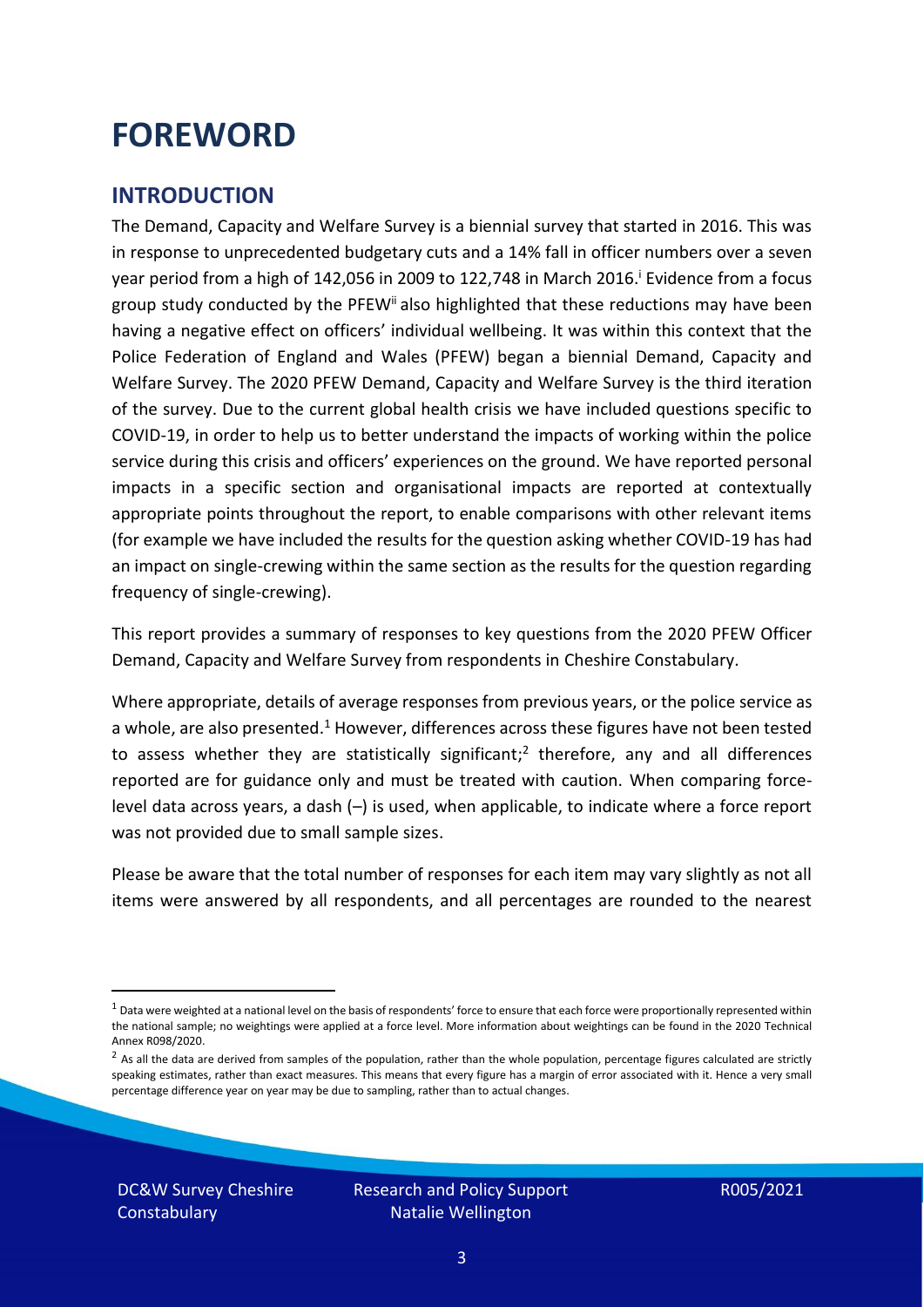whole number. In addition, the actual differences between any and all groups may be quite small, and these details should be considered when interpreting the data.

#### <span id="page-3-0"></span>**RESPONSE RATES AND DEMOGRAPHICS**

Survey responses were gathered over a seven-week period between October and November 2020. All officers of the federated ranks in England and Wales were eligible to participate. Analyses were conducted on a sample of 12,471 responses drawn from all 43 forces across England and Wales. The national response rate for the 2020 survey was 10%.

Overall, 3% of respondents (n=423) to the survey declined to state which force they belonged to. These responses have been included within the national data but are excluded from force-level analyses.<sup>3</sup>

274 responses were received from Cheshire Constabulary, representing a response rate of around 13% (based on March 2020 Home Office figures of officer headcount).<sup>iii</sup> The margin of error for this report has been calculated using the size of the sample and population. At a 95% confidence level, this force report has a 6% margin of error. If the margin of error is less than 5%, it can be considered to be within the normal bounds of academic rigour.<sup>4</sup> If this threshold has not been met, the results from this report must be interpreted with caution.

58% of responses from Cheshire Constabulary were received from male officers and 35% of responses were from female officers. The other 7% preferred not to say or identified in another way. In regards to rank, 79% of respondents from Cheshire Constabulary were Constables, 18% were Sergeants, 2% were Inspectors, and 1% were Chief Inspectors. 3% of responses from Cheshire Constabulary were received from Black and Minority Ethnic (BME) officers.

DC&W Survey Cheshire **Constabulary** 

<sup>&</sup>lt;sup>3</sup> Please see the 2020 Technical Annex R098/2020 for excluded cases.

<sup>&</sup>lt;sup>4</sup> The generally accepted academic standards is a 95% confidence level with a 5% (or less) margin of error.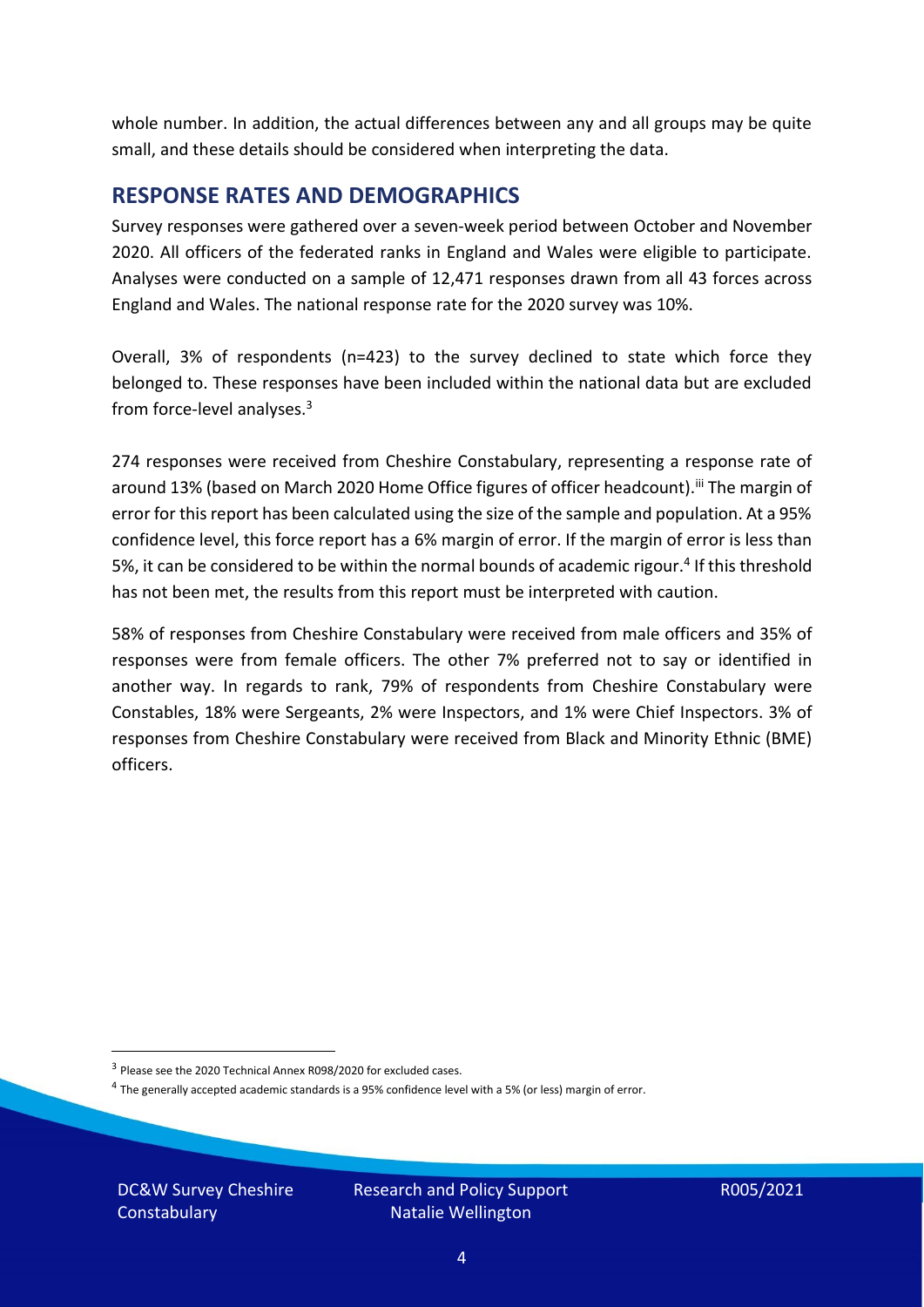### **INFOGRAPHIC**

### **Who responded?**

**274** responses were received from Cheshire Constabulary, representing a **13%** response rate.



DC&W Survey Cheshire **Constabulary** 

Research and Policy Support Natalie Wellington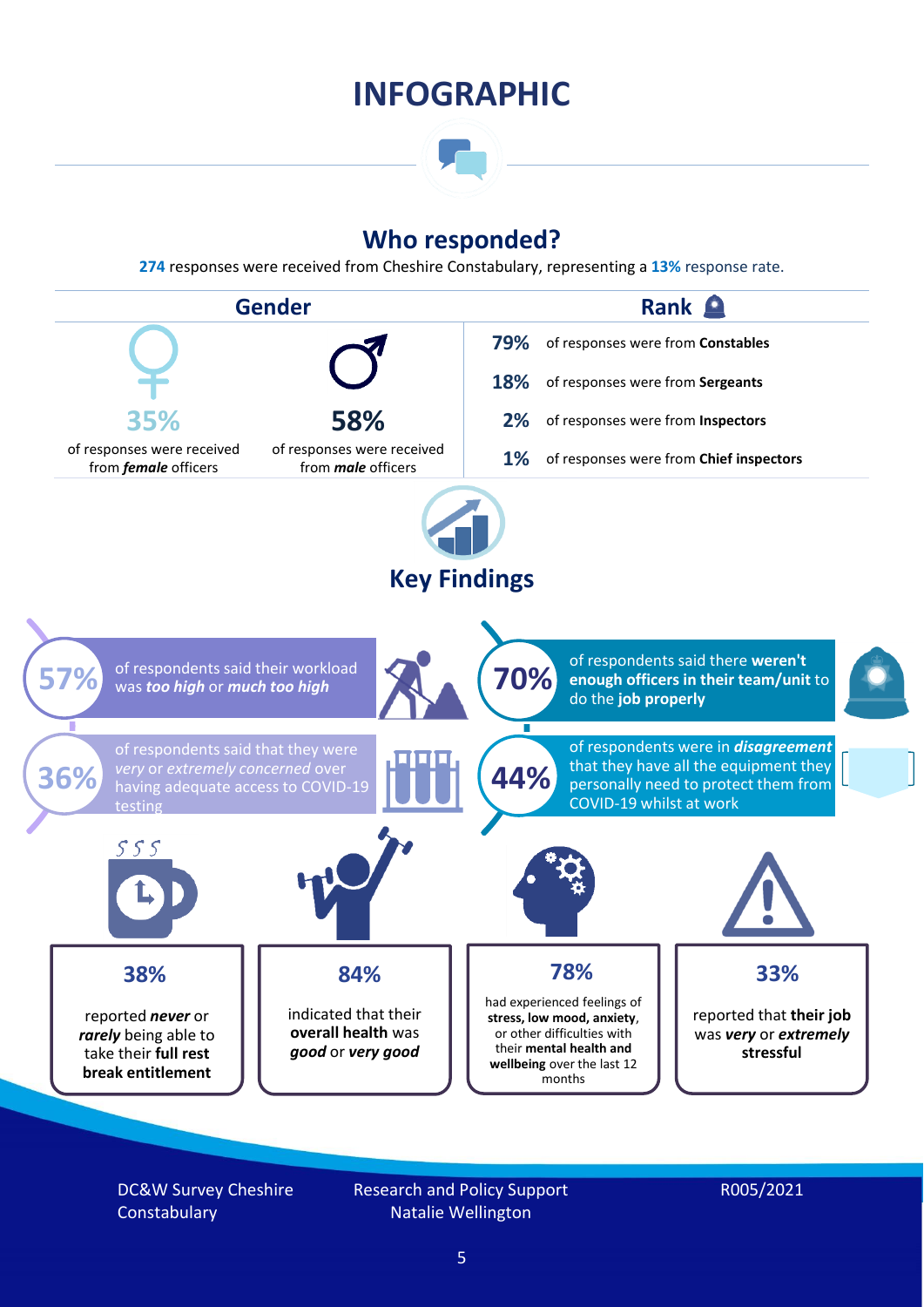# <span id="page-5-0"></span>**EXECUTIVE SUMMARY**

- **274** responses were received from Cheshire Constabulary, representing a response rate of around **13%**.
- The average (mean) rating for **overall job satisfaction** for respondents was **6/10**.
- **74%** reported being **single-crewed** *often* or *always* and **29%** reported being **singlecrewed** *more often* due to **COVID-19**.
- **38%** of respondents reported *never* or *rarely* being able to take their **full rest break entitlement**; *lower than* the proportion in 2018 (53%).
- **57%** of respondents reported that their **workload** is currently *too high*, or *much too high*; *lower than* the proportion in 2018 (68%).
- **70%** of respondents said there **weren't enough officers in their team/unit** to do the **job properly**.
- The average (mean) **overall life satisfaction** rating was **6/10**. This can be compared to the national average of 6/10.
- **84%** of respondents indicated that their **overall health** was *good* or *very good.*
- **33%** of respondents said that they viewed their job as *very* or *extremely* **stressful**. This was *lower than* the proportion in 2018 (43%).
- **78%** of respondents indicated that they had **experienced feelings of stress, low mood, anxiety, or other difficulties with their health and wellbeing** over the last 12 months.
- **13%** of respondents reported that they had suffered **one or more injuries** that required medical attention as a result of **work-related violence** in the last year.
- **11%** of respondents reported that they had suffered **one or more injuries** that required medical attention as a result of **work-related accidents** in the last year.
- **28%** of respondents reported that they were *very* or *extremely worried* about the **impact that the COVID-19 crisis will have on them personally**.
- **3%** of respondents reported that they *have* or *have had* **COVID-19** confirmed by a positive antigen or antibody test.
- **44%** of respondents reported that they *disagreed* or *strongly disagreed* that they **have all the equipment they personally need to protect them from COVID-19 whilst at work**.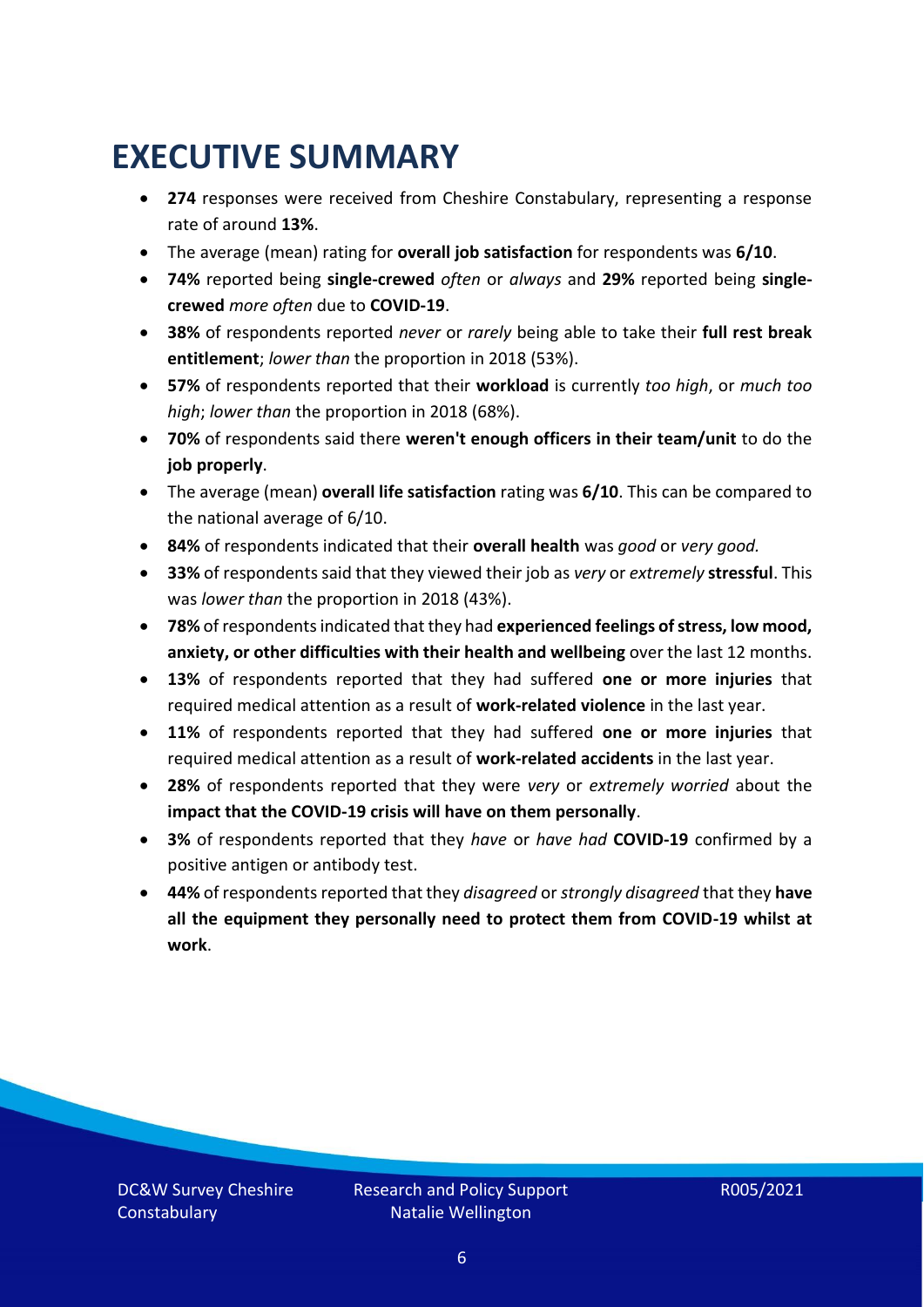## <span id="page-6-0"></span>**1. WORKING ARRANGEMENTS**

### **1.1. OVERALL JOB SATISFACTION**

Respondents were asked to rate their overall job satisfaction between 0 and 10, where 0 was 'not at all satisfied' and 10 was 'completely satisfied.' The average (mean) rating for overall job satisfaction for respondents from Cheshire Constabulary was 6/10 (range 0-10), with 34% of respondents reporting an overall job satisfaction rating of *4* or *less*. This can be compared to the national average of 5/10 (range 0-10), and 37% of respondents reporting an overall job satisfaction rating of *4* or *less*.

#### **1.2. SHIFT LENGTH**

4% of respondents from Cheshire Constabulary reported that their formal shift duration was more than the 8-10 hours advised by the Health and Safety Executive<sup>iv</sup> and the Police Negotiating Board,<sup>v</sup> and 3% of respondents indicated a shift length of 12 hours or *more*. 9% of the national sample indicated that their formal shift duration was more than 8-10 hours, and 7% indicated a shift length of *12 hours* or *more*. 5

#### **1.3. SINGLE-CREWING**

Among respondents from Cheshire Constabulary, for whom this item was applicable, 74% reported being single-crewed either *often* or *always* over the previous 12-month period. This can be compared with 58% of respondents from the national sample.<sup>6</sup>

Due to COVID and the social distancing regulations implemented by the UK government, forces may have changed their normal operational procedures around crewing in order to reduce opportunities for infection between colleagues. The NPCC released guidance stating that when officers are double crewed a surgical Type IIR face mask should be worn in an enclosed space, such as a vehicle or personnel carrier, when social distancing cannot be achieved.<sup>vi</sup> However, some of the units may have decided to reduce the risk further by limiting double crewing or placing officers in bubbles. As such, in this year's iteration of the survey we wanted to ask an additional query about COVID-19 in relation to crewing levels, to see if crewing levels were affected by this. The findings were that 29% from Cheshire Constabulary reported being single-crewed *more often* due to COVID-19.

 $<sup>6</sup>$  Respondents that reported not applicable were removed from force-level and national analysis.</sup>

DC&W Survey Cheshire **Constabulary** 

<sup>&</sup>lt;sup>5</sup> Respondents that reported not applicable were removed from force-level and national analysis.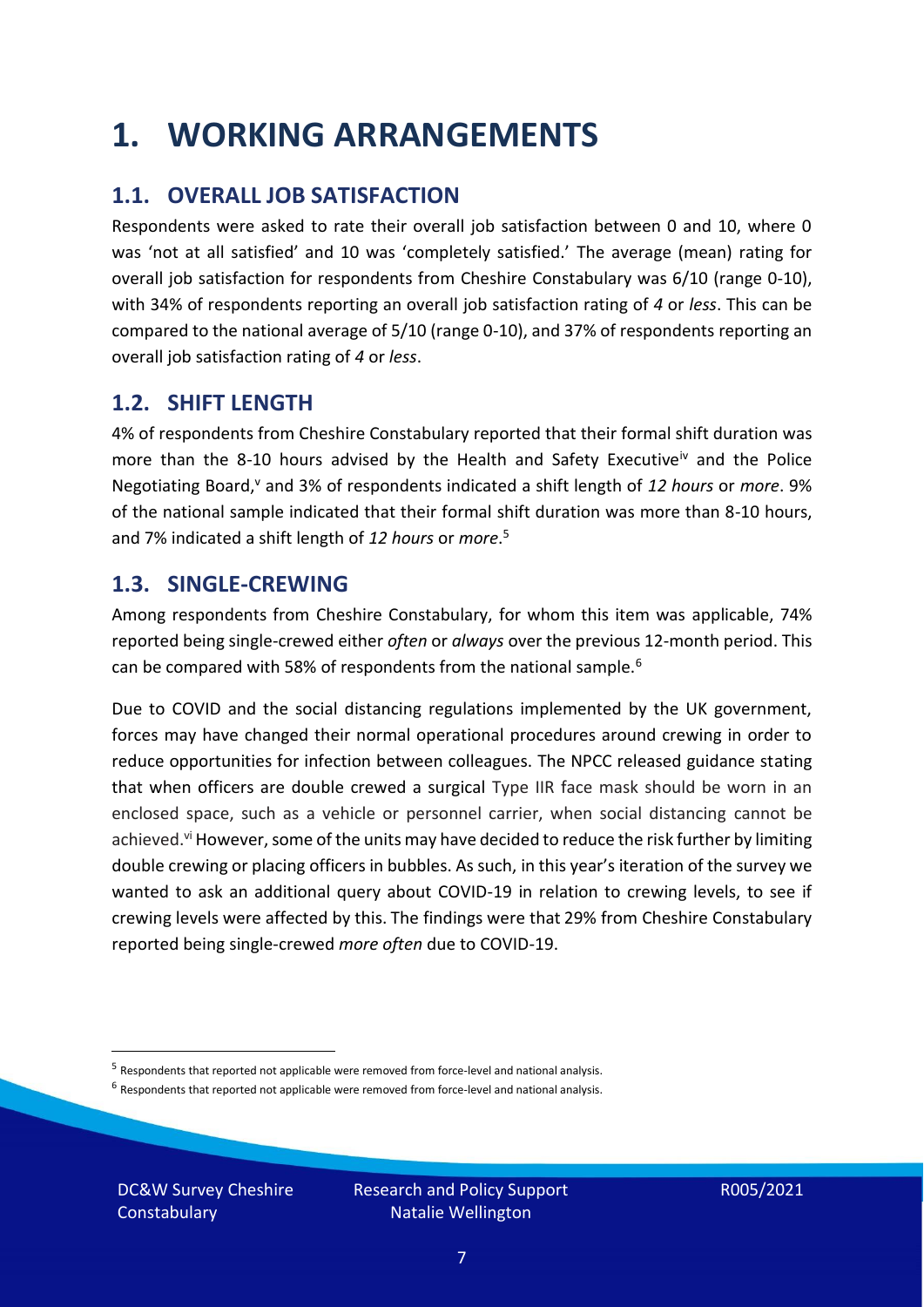### **1.4. BREAKS, REST DAYS AND ANNUAL LEAVE**

38% of respondents from Cheshire Constabulary reported *never* or *rarely* being able to take their full rest break entitlement, and 61% reported having had *two* or *more* rest days cancelled in the previous 12-month period. Furthermore, 86% of respondents from Cheshire Constabulary told us that they had a request for annual leave refused *once* or *more* in the previous 12-month period.

Historical comparisons for items relating to breaks, rest days and annual leave for Cheshire Constabulary, are also provided in *Table 1* below.

| Table 1: Force level figures for breaks, rest days<br>and annual leave                                       | 2016 | 2018 | 2020 |
|--------------------------------------------------------------------------------------------------------------|------|------|------|
| Reported being never or rarely able to take full<br>rest break entitlement                                   | 58%  | 53%  | 38%  |
| Reported having two or more rest days<br>cancelled in the previous 12 months                                 | 88%  | 79%  | 61%  |
| Reported having a request for annual leave<br>refused once or more in the previous 12<br>months <sup>7</sup> | 97%  | 89%  | 86%  |

DC&W Survey Cheshire **Constabulary** 

Research and Policy Support Natalie Wellington

<sup>&</sup>lt;sup>7</sup> Please note, there were moderate changes to the question wording and response scale for this item between the 2016 and 2018 iterations of this survey. Please take this into consideration when interpreting any and all differences in the findings between these years, as altering the way in which a question is framed may unintentionally affect the way in which an individual responds.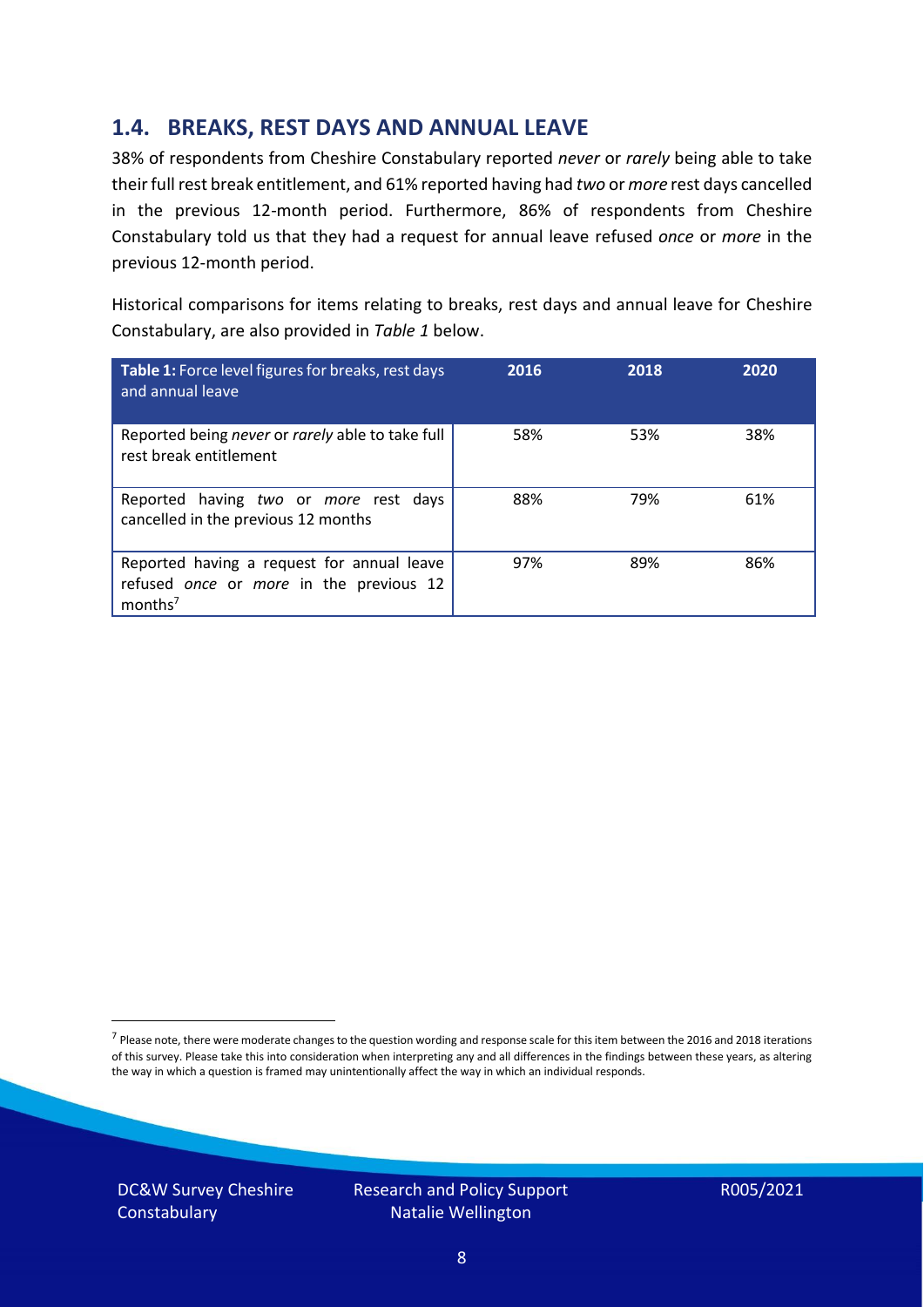# <span id="page-8-0"></span>**2. DEMAND**

### **2.1. WORKLOAD**

57% of respondents from Cheshire Constabulary told us that their workload is currently *too high*, or *much too high*. An historical comparison for both national and local proportions for workload are displayed in *Table 2* below.

| Table 2: Proportion of respondents reporting<br>that their workload was too high or much too<br>high in the previous 12-month period | 2016 | 2018 | 2020 |
|--------------------------------------------------------------------------------------------------------------------------------------|------|------|------|
| Force-level figures                                                                                                                  | 66%  | 68%  | 57%  |
| <b>National figures</b>                                                                                                              | 66%  | 72%  | 60%  |

### **2.2. AMOUNT AND PACE OF WORK**

78% of respondents from Cheshire Constabulary *disagreed* or *strongly disagreed* that they generally have enough officers to manage all the demands being made on them as a team/unit.

Furthermore, 16% *agreed* or *strongly agreed* that they had enough time to engage in proactive policing in their team/unit. An historical comparison for both national and local proportions for this item are displayed in *Table 3* below.

| Table 3: Proportion of respondents reporting<br>that they agreed or strongly agreed that they<br>had enough time to engage in proactive<br>policing in their team/unit | 2016 | 2018 | 2020 |
|------------------------------------------------------------------------------------------------------------------------------------------------------------------------|------|------|------|
| Force-level figures                                                                                                                                                    | 14%  | 16%  | 16%  |
| National figures                                                                                                                                                       | 13%  | 9%   | 14%  |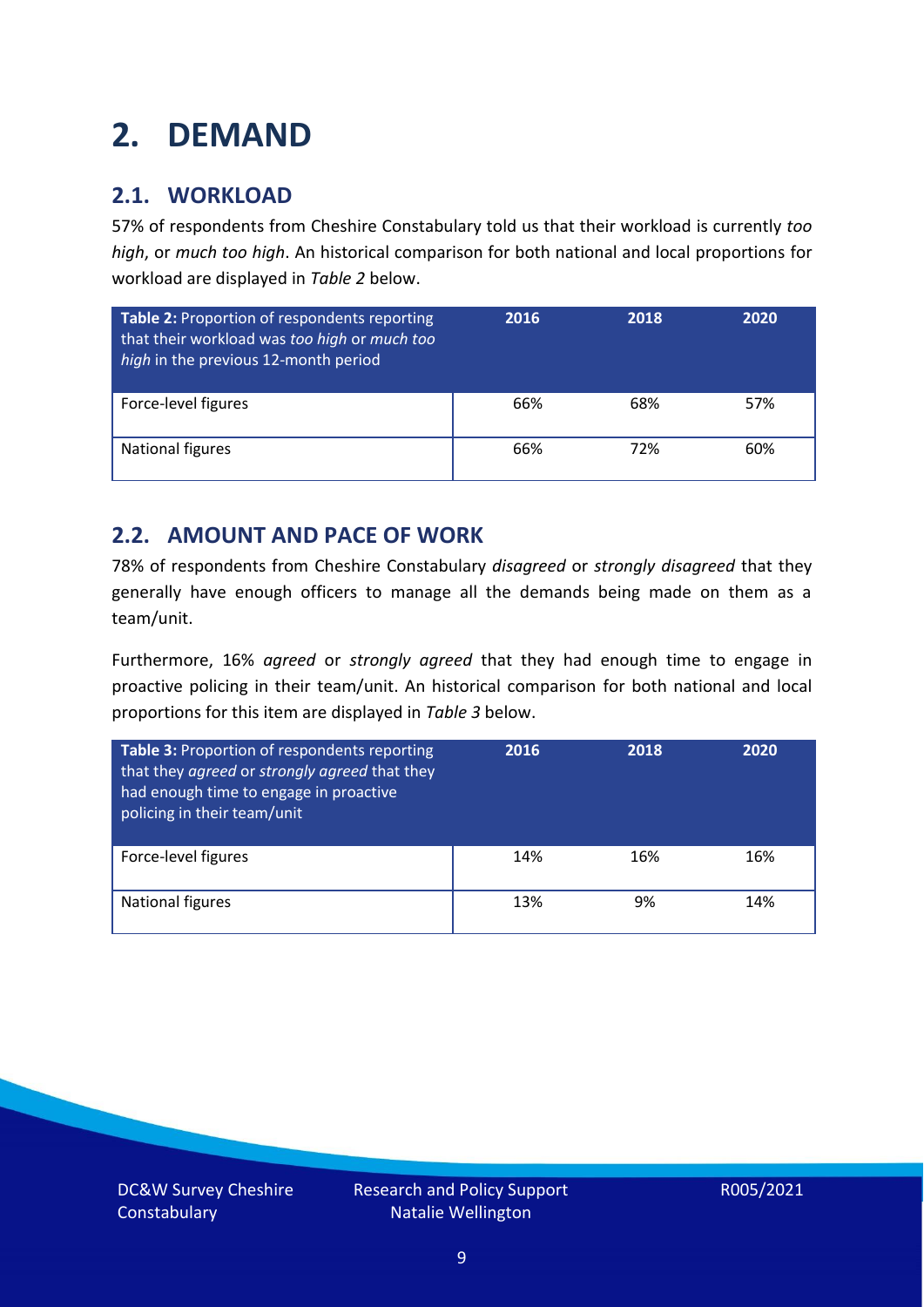# <span id="page-9-0"></span>**3. CAPACITY**

#### **3.1. MINIMUM OFFICER STAFFING**

73% of respondents from Cheshire Constabulary indicated that their team or unit had a minimum officer staffing level.

Among respondents whose team or unit had a minimum officer staffing level, 21% indicated that this level was *never* or *rarely* achieved.

Respondents were asked how often minimum staffing levels have been met compared to before the COVID-19 crisis. 27% reported minimum staffing levels being met *less frequently* compared to before the COVID-19 crisis.

### **3.2. OFFICER STAFFING ARRANGEMENTS**

67% of respondents *disagreed* or *strongly disagreed* that the way officer staffing levels are determined in their team/unit seems to be effective. Historical comparisons for this item and one other key item, relating to capacity to deal with demand for Cheshire Constabulary, are provided in *Table 4* below.

| Table 4: Force level figures for key items relating to capacity                         |                                                               |      |      |  |
|-----------------------------------------------------------------------------------------|---------------------------------------------------------------|------|------|--|
| <b>Statements</b>                                                                       | Proportion of respondents who<br>disagreed with the statement |      |      |  |
|                                                                                         | 2016                                                          | 2018 | 2020 |  |
| The way officer staffing levels are determined in my<br>team/unit seems to be effective | 75%                                                           | 76%  | 67%  |  |
| There are enough officers in my team/unit for me to do<br>my job properly               | 81%                                                           | 78%  | 70%  |  |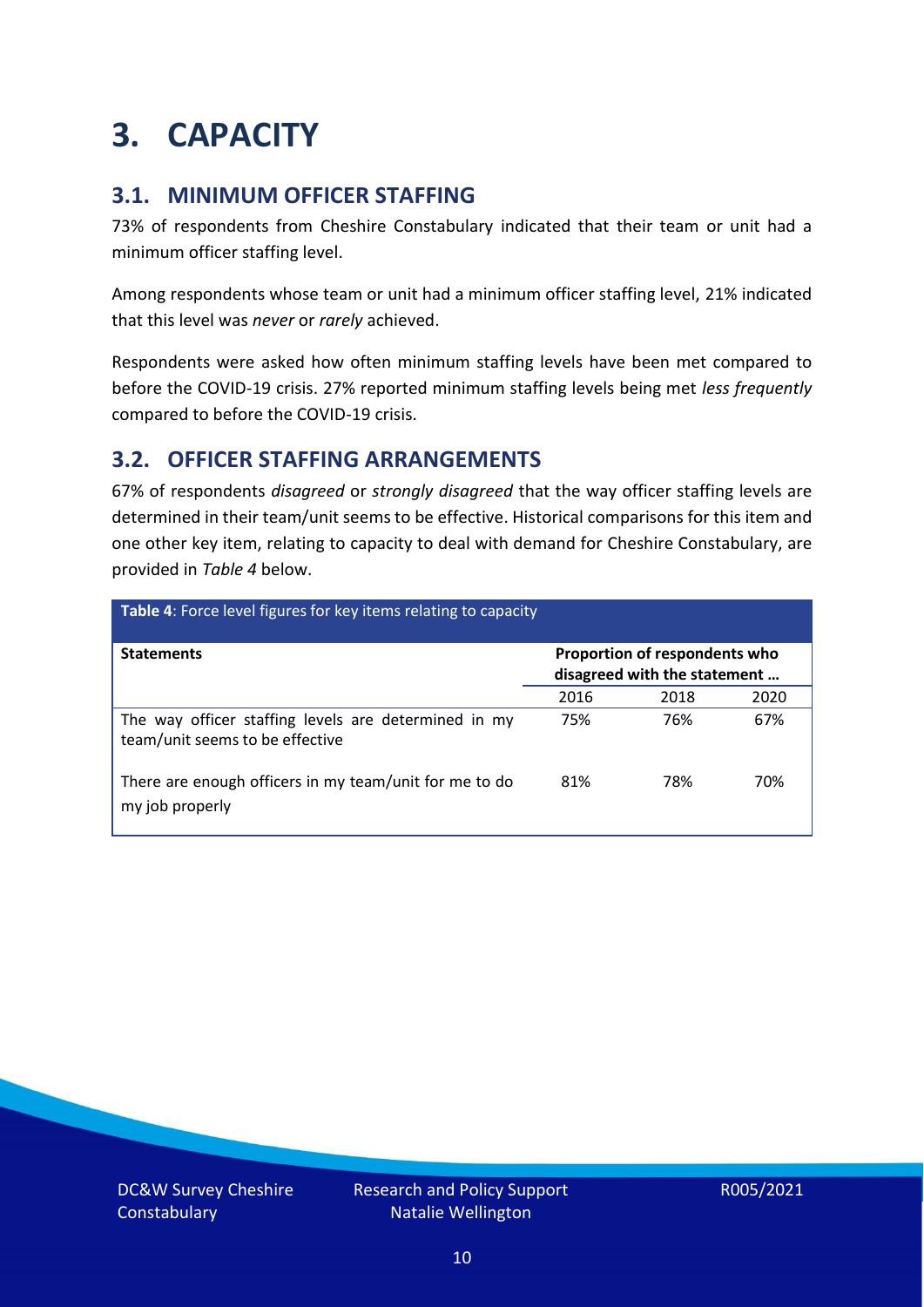# <span id="page-10-0"></span>**4. HEALTH AND WELLBEING**

### **4.1. OVERALL LIFE SATISFACTION AND WORTHWHILENESS**

Respondents were asked to rate their overall life satisfaction on a scale from 0 to 10, where 0 was *'Not at all satisfied'* and 10 was *'Completely satisfied'*. Furthermore, respondents were also asked to rate how worthwhile they feel the things they do in their life are on a scale from 0 to 10, where 0 was *'Not at all worthwhile'* and 10 was *'Completely worthwhile'.* These two items replicate the overall life satisfaction and overall worthwhileness questions posed within the Annual Population Survey by the Office for National Statistics (UK) and were included in the Demand, Capacity and Welfare Survey to enable benchmarking against the general population. vii

The average (mean) overall life satisfaction rating for the general population was 7 out of 10. The average (mean) rating for Cheshire Constabulary was 6 out of 10, with 20% of respondents reporting a low overall life satisfaction rating of *4* or *less*. These results can be compared to the national average of 6/10, with 23% of respondents reporting a low overall life satisfaction rating of *4* or *less*.

The average (mean) overall worthwhileness rating for the general population was 7 out of 10. The average (mean) rating for Cheshire Constabulary was 7 out of 10, with 13% of respondents reporting a low overall worthwhileness rating of *4* or *less*. These results can be compared to the national average of 7/10, with 18% of respondents reporting a low overall worthwhileness rating of *4* or *less*.

### **4.2. OVERALL PHYSICAL HEALTH**

Respondents were asked to rate their overall health on a scale from *very good* to *very poor*. An historical comparison for both national and local proportions for this item are in *Table 5* below.

| Table 5: Self-rated overall physical health |                       | 2016 | 2018 | 2020 |
|---------------------------------------------|-----------------------|------|------|------|
|                                             | Poor or very poor     | 5%   | 4%   | 3%   |
| Force-level figures                         | Neither good nor poor | 21%  | 14%  | 13%  |
|                                             | Good or very good     | 74%  | 82%  | 84%  |
|                                             | Poor or very poor     | 12%  | 7%   | 9%   |
| National figures                            | Neither good nor poor | 23%  | 17%  | 20%  |
|                                             | Good or very good     | 65%  | 77%  | 71%  |

DC&W Survey Cheshire **Constabulary**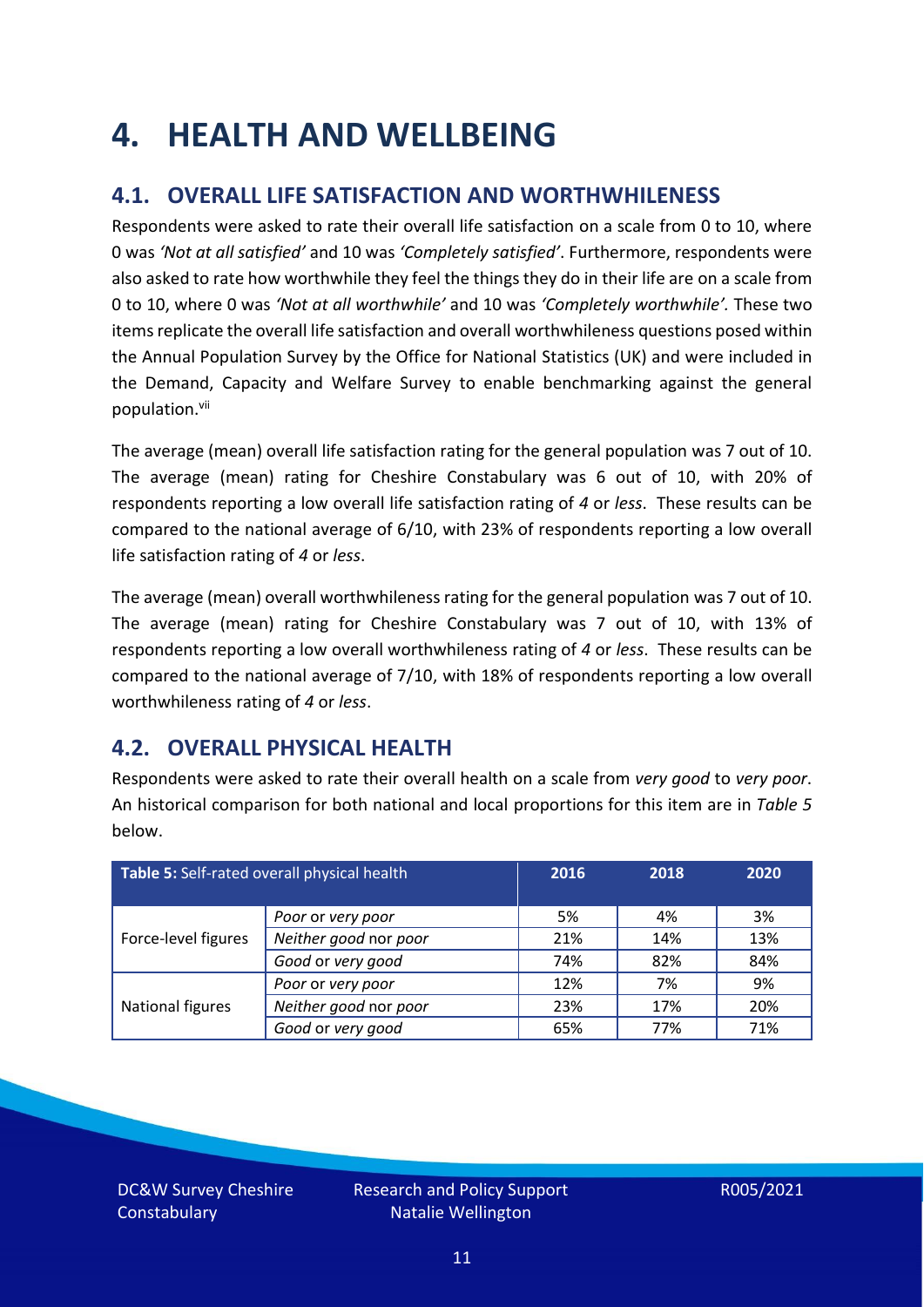### **4.3. SINGLE-ITEM INDICATORS FOR MENTAL HEALTH**

#### **4.3.1. ANXIETY AND HAPPINESS**

Overall anxiety was measured using a single-item measure. Respondents were asked to rate how anxious they had felt the day before on a scale from 0 to 10, where 0 was *'Not at all anxious'* and 10 was *'Completely anxious'*. Overall happiness was also measured using a single-item measure and respondents were asked to rate how happy they had been the day before on a scale from 0 to 10, where 0 was *'Not at all happy'* and 10 was *'Completely happy'*. These items replicate the overall anxiety and overall happiness questions posed within the Annual Population Survey by the Office for National Statistics (UK) and were chosen to enable benchmarking against the general population.<sup>viii</sup>

The average (mean) overall anxiety rating for the general population was 4 out of 10, with 36% of respondents reporting a high overall anxiety rating of *6* or *more*. <sup>8</sup> The average (mean) rating for Cheshire Constabulary was 4 out of 10, with 38% of respondents reporting a high overall anxiety rating of *6* or *more*. These results can be compared to the national average of 4/10, with 35% of respondents reporting a high overall anxiety rating of *6* or *more*. 9

The average (mean) overall happiness rating for the general population was 7 out of 10. The average (mean) rating for Cheshire Constabulary was 6 out of 10, with 23% of respondents reporting a low overall happiness rating of *4* or *less*. These results can be compared to the national average of 6/10, with 25% of respondents reporting a low overall happiness rating of *4* or *less*.

#### **4.3.2. STRESS**

Work related stress was measured using a single-item measure. 33% of respondents from Cheshire Constabulary said that they viewed their job as *very* or *extremely stressful*.

This is *the same as* the proportion reported in the national sample (33%) and *lower than* the proportion reported by Cheshire Constabulary in 2018 (43%).

Stress outside of work was assessed using an adaptation of the work-related stress measure. 8% of respondents from Cheshire Constabulary said that they viewed their life outside of work as *very* or *extremely stressful*.

DC&W Survey Cheshire **Constabulary** 

<sup>&</sup>lt;sup>8</sup> Please note that proportions for other wellbeing measures were not provided

 $9$  Overall scores for anxiety have been grouped and reported differently to life satisfaction, worthwhileness and happiness. The percentage of respondents scoring a high rating of *6* or *more* has been reported, as higher scores for anxiety are commonly associated with lower individual wellbeing. Whereas, the percentage of respondents scoring a very low rating of *4* or *less* has been reported for life satisfaction, worthwhileness and happiness, as lower scores on these measures are commonly associated with lower individual wellbeing.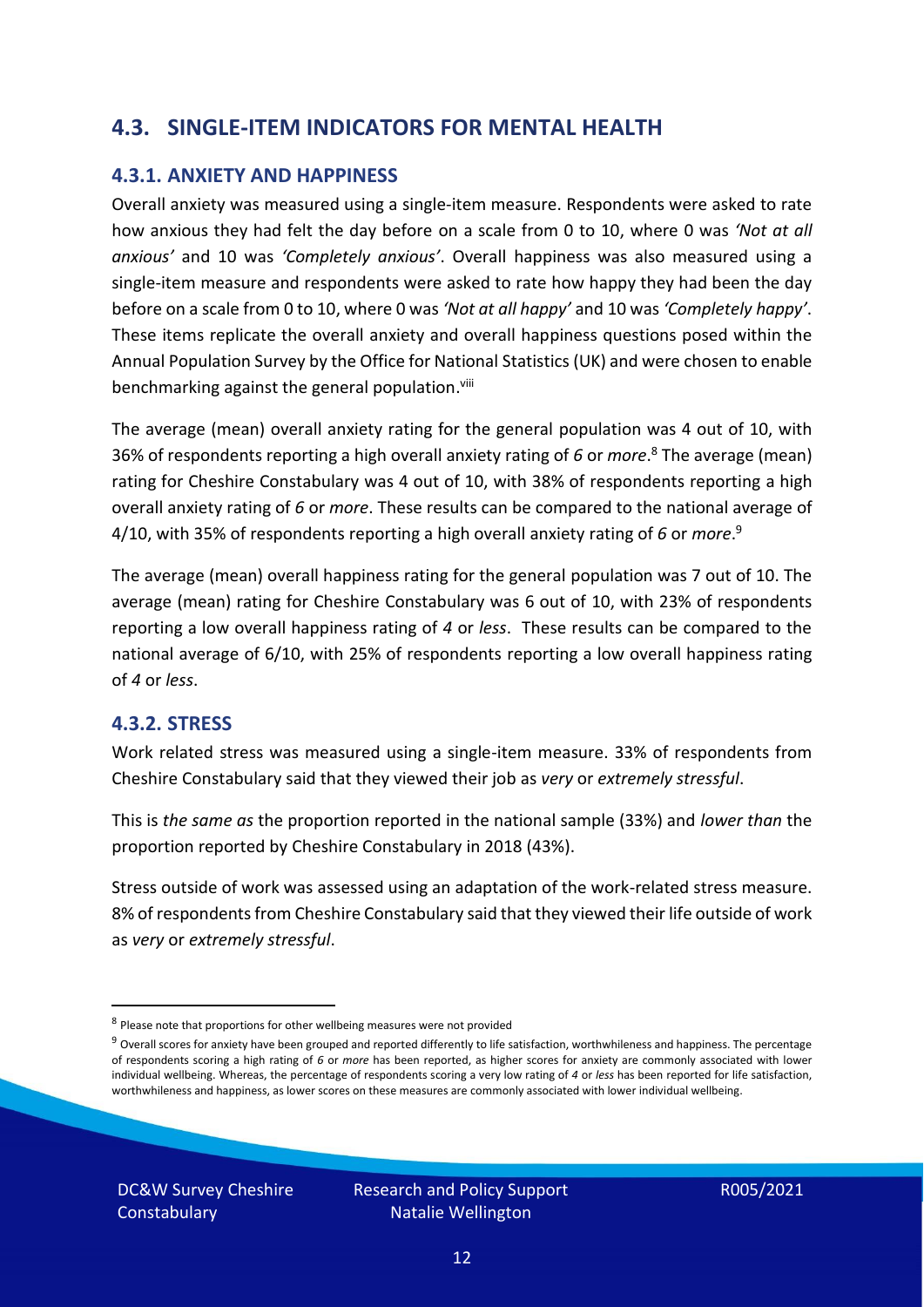#### **4.3.4. MENTAL HEALTH OVERVIEW**

A top-level broad overview of mental health and wellbeing was established using an item that asked respondents to indicate whether they had experienced feelings of stress, low mood, anxiety, or other difficulties with their health and wellbeing over the last 12 months. 78% of respondents from Cheshire Constabulary indicated that they had experienced feelings of stress, low mood, anxiety, or other difficulties with their health and wellbeing over the last 12 months; with 88% of these respondents also indicating that these feelings were caused by, or made worse by work.

#### **4.3.5. MENTAL WELLBEING**

Respondents' mental wellbeing was measured using the Short Warwick-Edinburgh Mental Wellbeing Scale,<sup>ix</sup> which asked them to rate their experience during the last two weeks for seven positively framed items. A metric score was calculated which indicated participants' overall wellbeing. The higher the score is, the better their overall wellbeing is thought to be.<sup>10</sup>

The metric score for Cheshire Constabulary is presented in *Table 6* below across years. This is also alongside the metric score for the national sample across years.

| <b>Table 6:</b> Average (mean) metric score for the Short Warwick-<br>Edinburgh Mental Wellbeing Scale | 2016 | 2018 | 2020 |
|--------------------------------------------------------------------------------------------------------|------|------|------|
| Force-level figures                                                                                    | 20   | 21   | 21   |
| National figures                                                                                       | 19   | 20   | 21   |

 $10$  The Short Warwick-Edinburgh Mental Wellbeing Scale was developed by the Universities of Warwick, Edinburgh and Leeds in conjunction with NHS Health Scotland (© University of Warwick, 2006).

DC&W Survey Cheshire **Constabulary** 

Research and Policy Support Natalie Wellington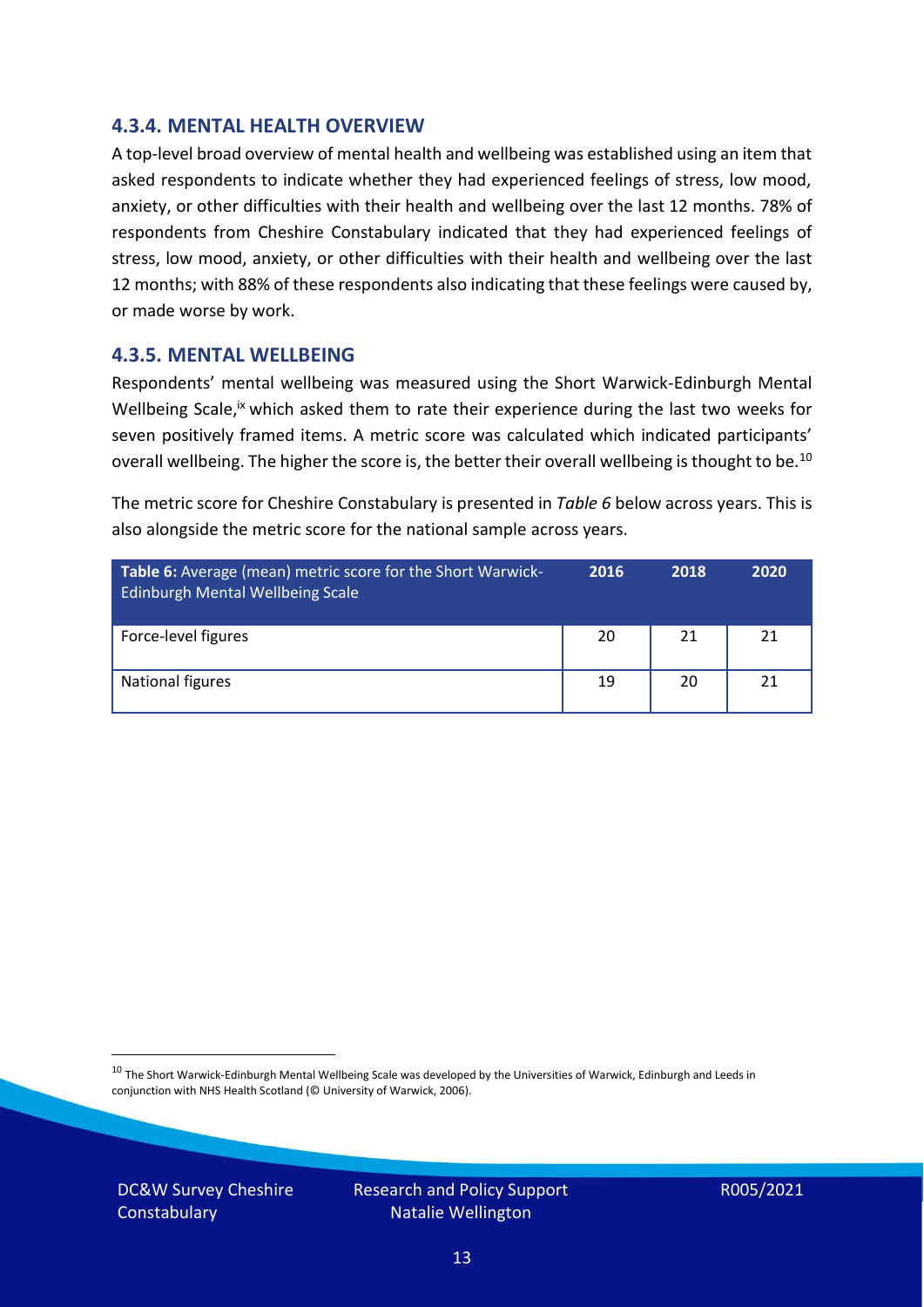# <span id="page-13-0"></span>**5. ABSENCE BEHAVIOUR**

### **5.1. ABSENCE**

53% of respondents from Cheshire Constabulary reported *one* or *more* days of sickness absence and 33% of respondents indicated that at least one day of their sickness absence was attributable to stress, depression, or anxiety.

The national proportion of respondents who had taken *one* or *more* days of sickness absence was 48% and 32% of respondents indicated that at least one day of their sickness absence was attributable to stress, depression, or anxiety.

#### **5.2. PRESENTEEISM AND LEAVEISM**

Presenteeism is the act of attending work while ill. This has been shown to be associated with subsequent health decline, particularly in relation to burnout, $x$  and can lead to elevated absenteeism.<sup>xi</sup> Moreover, evidence suggests that presenteeism can compound the effects of the initial illness and negatively influence job satisfaction, resulting in negative job attitudes and withdrawal from work.<sup>xii</sup>

Leaveism is a term to describe hidden sickness absence and work undertaken during rest periods. A core dimension of leaveism includes using allocated time off such as annual leave entitlements to take time off when they are in fact unwell. Findings for Cheshire Constabulary across years are presented in *Table 7* below.

| Table 7: Proportion of respondents reporting the<br>following absence behaviour once or more over the<br>previous 12 months |                             | 2016 | 2018 | 2020 |
|-----------------------------------------------------------------------------------------------------------------------------|-----------------------------|------|------|------|
| Presenteeism                                                                                                                | Due to Physical health      | 88%  | 79%  | 63%  |
|                                                                                                                             | Due to Psychological health | 60%  | 64%  | 61%  |
| <b>Using</b><br>annual leave to<br>time off due to<br>take                                                                  | Due to Physical health      | 59%  | 34%  | 19%  |
| health                                                                                                                      | Due to Psychological health | 39%  | 39%  | 36%  |

DC&W Survey Cheshire **Constabulary**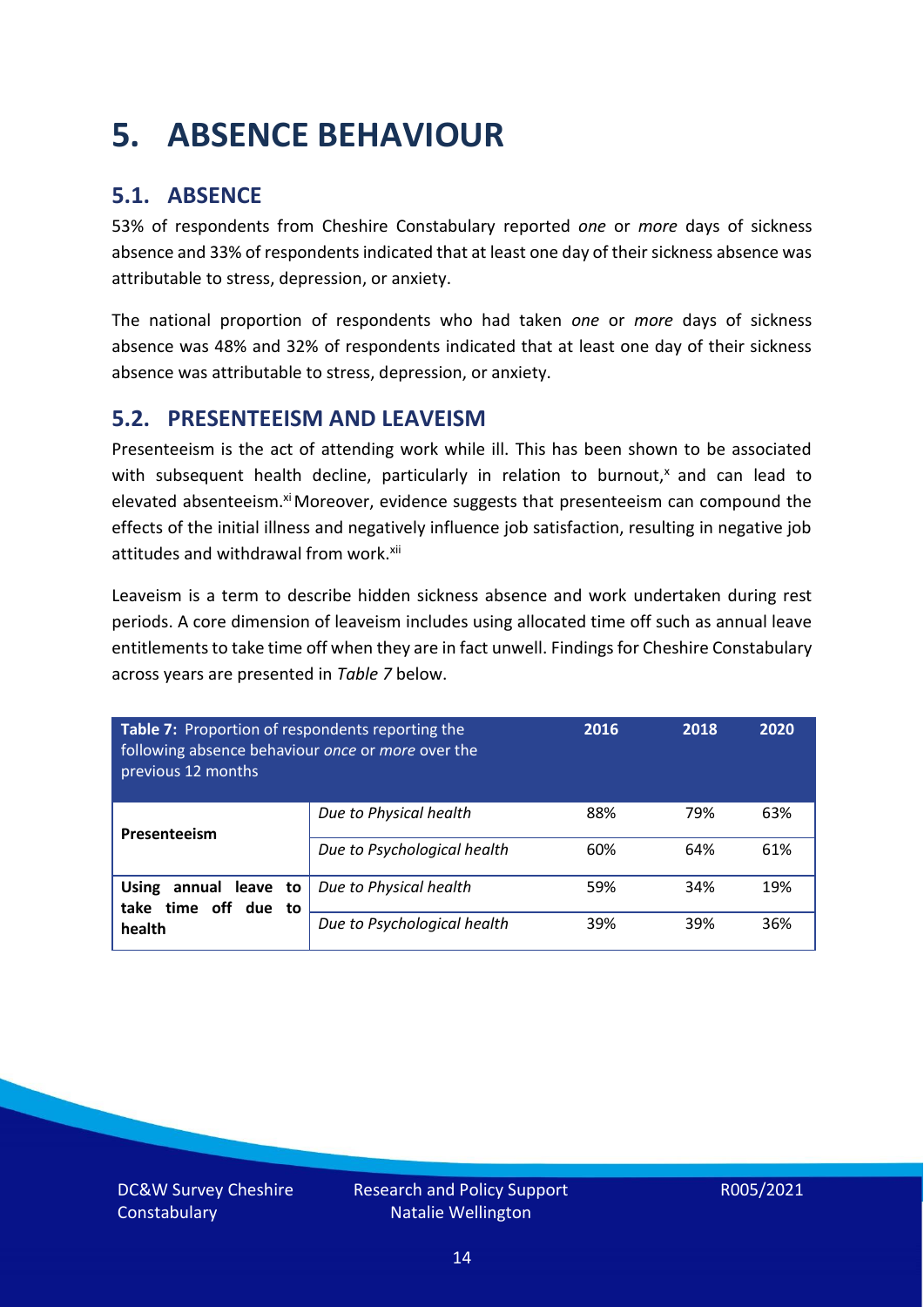# <span id="page-14-0"></span>**6. VIOLENCE AND PHYSICAL INJURIES**

### **6.1. VIOLENCE**

Verbal and physical violence was assessed using four questions regarding how often officers received verbal insults, verbal threats, spitting assaults, unarmed physical attacks, and attacks with a weapon from members of the public over the previous 12 months. Findings for Cheshire Constabulary are presented in *Table 8* below.

**Table 8**: Force level figures for frequency of verbal and physical violence from members of the public

| Type of violent victimisation                                                          | Proportion of respondents indicating frequency<br>of experience as at least once a week |      |      |
|----------------------------------------------------------------------------------------|-----------------------------------------------------------------------------------------|------|------|
|                                                                                        | 2016                                                                                    | 2018 | 2020 |
| Verbal insults (e.g. swearing, shouting, abuse)                                        | 41%                                                                                     | 41%  | 32%  |
| Verbal threats (e.g. threat of hitting, threat of<br>kicking)                          | 22%                                                                                     | 22%  | 19%  |
| Spitting assaults (i.e. being deliberately spat<br>$upon)$ <sup>11</sup>               |                                                                                         | 1%   | 0%   |
| Unarmed physical attacks (e.g. struggling to get<br>free, wrestling, hitting, kicking) | 16%                                                                                     | 15%  | 10%  |
| Use of a deadly weapon (e.g. stick, bottle, axe,<br>firearm)                           | 1%                                                                                      | 1%   | 1%   |

### **6.2. INJURIES**

13% of Cheshire Constabulary respondents reported that they had suffered *one or more* injuries that required medical attention as a result of **work-related violence** in the last year.

This is *lower than* the proportion reporting *one or more* injuries as a result of **work-related violence** in the national sample (16%) and *lower than* the proportion reported by Cheshire Constabulary in 2018 (22%).

11% of Cheshire Constabulary respondents reported that they had suffered one or more injuries that required medical attention as a result of **work-related accidents** in the last year.

DC&W Survey Cheshire **Constabulary** 

 $11$  Data on spitting assaults is not available for the year 2016 as the item was not included until the 2018 iteration of the survey.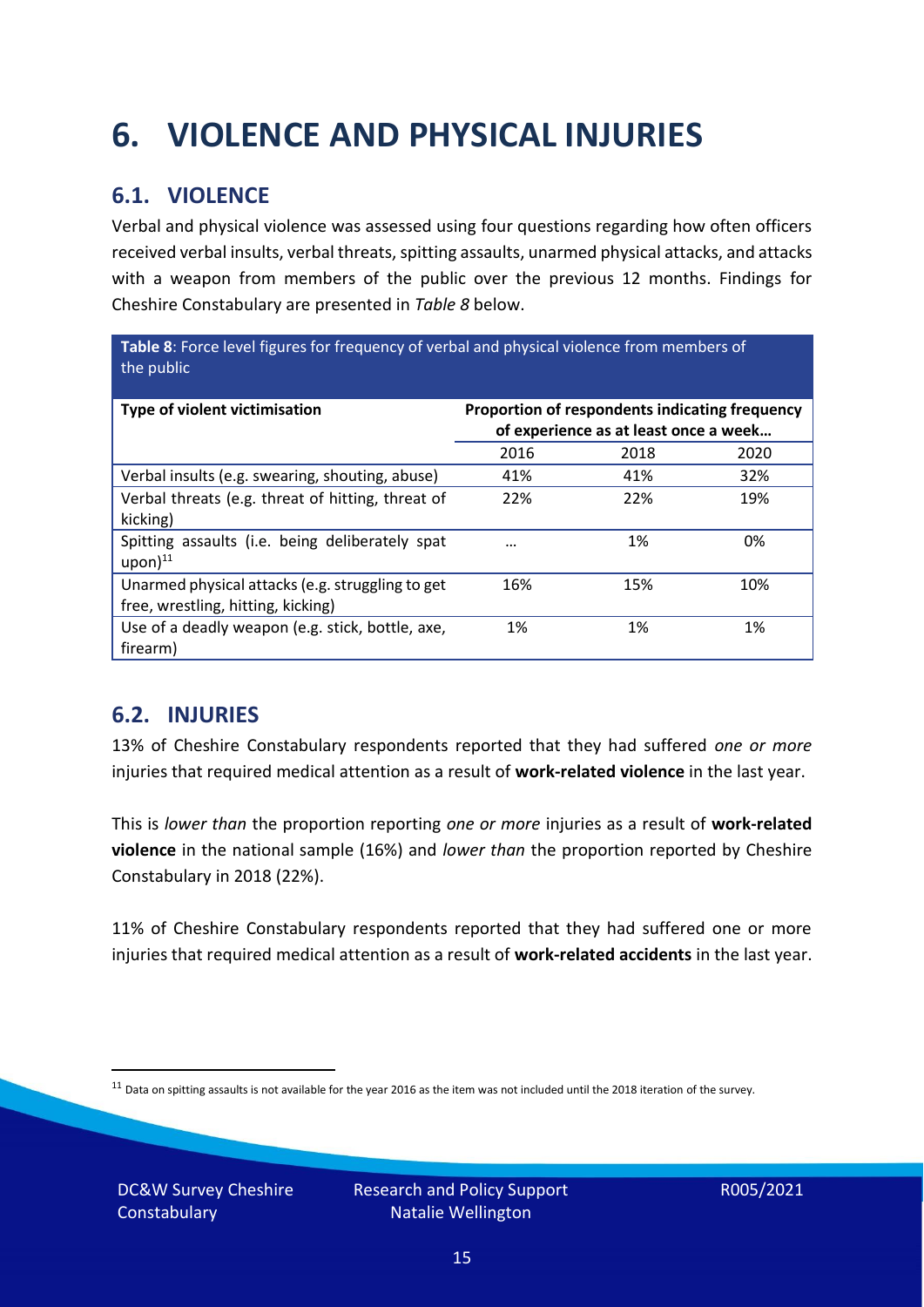This is *the same as* the proportion reporting *one or more* injuries as a result of **work-related accidents** in the national sample (11%) and *lower than* the proportion reported by Cheshire Constabulary in 2018 (14%).

DC&W Survey Cheshire **Constabulary** 

Research and Policy Support Natalie Wellington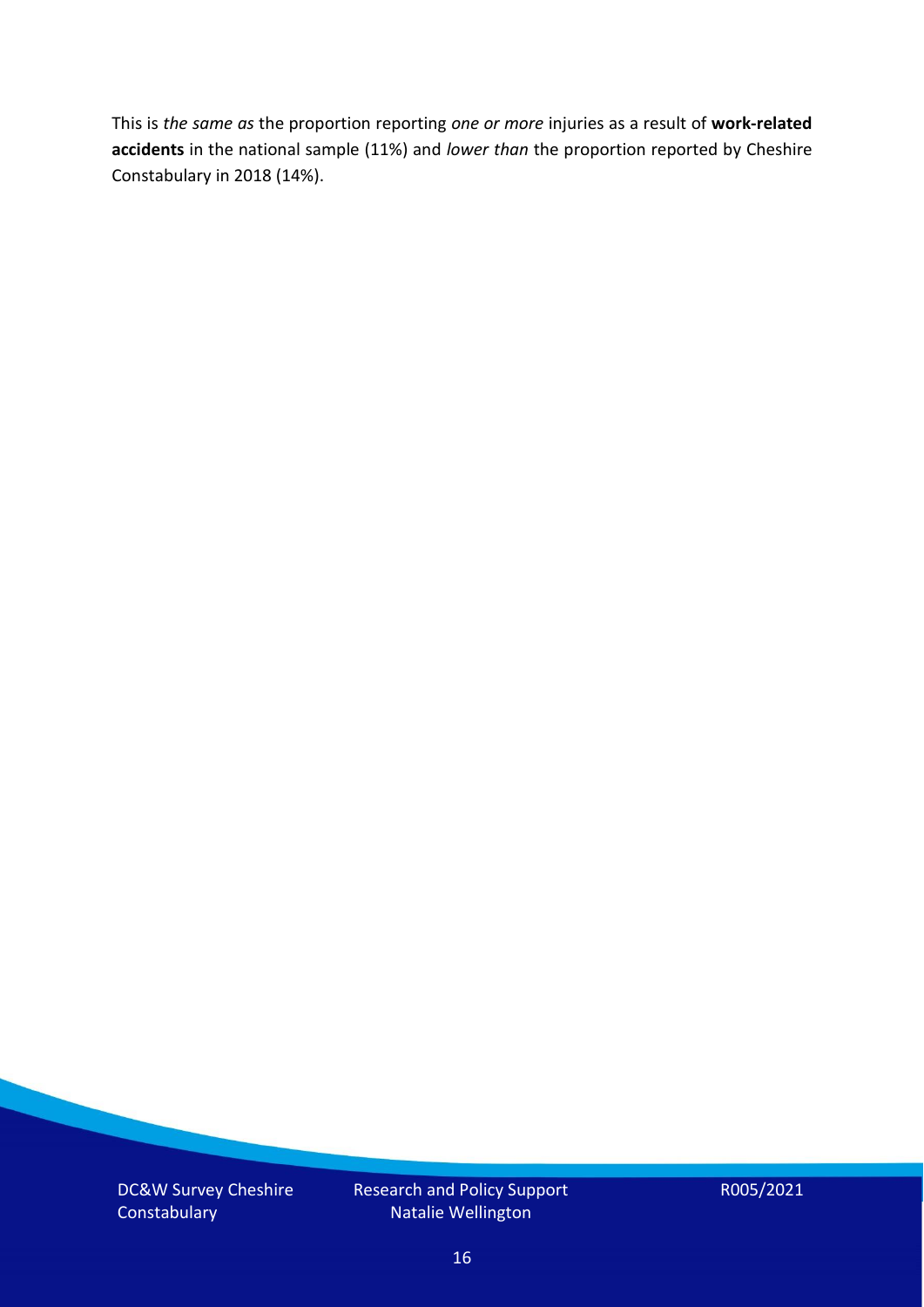# <span id="page-16-0"></span>**7. ORGANISATIONAL SUPPORT FOR MENTAL HEALTH AND WELLBEING**

### **7.1. DISCLOSURE**

Respondents who indicated that they had sought help for difficulties with mental health and wellbeing were presented with additional questions concerning disclosure to a line manager. 72% of respondents from Cheshire Constabulary, for whom it was applicable, reported that they had disclosed seeking mental health and wellbeing support to their line managers. This can be compared with 68% reported by Cheshire Constabulary in 2018.

#### **7.2. MENTAL HEALTH AND WELLBEING SUPPORT SERVICES**

Respondents were asked about mental health and wellbeing support services that are *reactive* (services that aim to help those that are already experiencing difficulties with their mental health and wellbeing), and *proactive* (services that aim to help people prevent difficulties with mental health and wellbeing from developing). Key findings for Cheshire Constabulary are displayed in the tables below, with *Table 9* displaying both national and local proportions.

**Table 9**: Proportion of respondents reporting that they are *aware* of reactive and proactive mental health and wellbeing support services that their force offers

| <b>Questions</b>                                                                                                                                                                                                                   | Proportion of respondents |                  |  |
|------------------------------------------------------------------------------------------------------------------------------------------------------------------------------------------------------------------------------------|---------------------------|------------------|--|
|                                                                                                                                                                                                                                    | Force-level figures       | National figures |  |
| Reported being aware of reactive services that their force<br>offers to support the mental health and wellbeing of its<br>employees (e.g. counselling, helpline services, peer<br>support groups etc.)                             | 65%                       | 74%              |  |
| Reported being aware of proactive services that their<br>force offers to support the mental health and wellbeing<br>of its employees (e.g. resilience training, mindfulness<br>workshops, mental health awareness programmes etc.) | 38%                       | 43%              |  |

DC&W Survey Cheshire **Constabulary**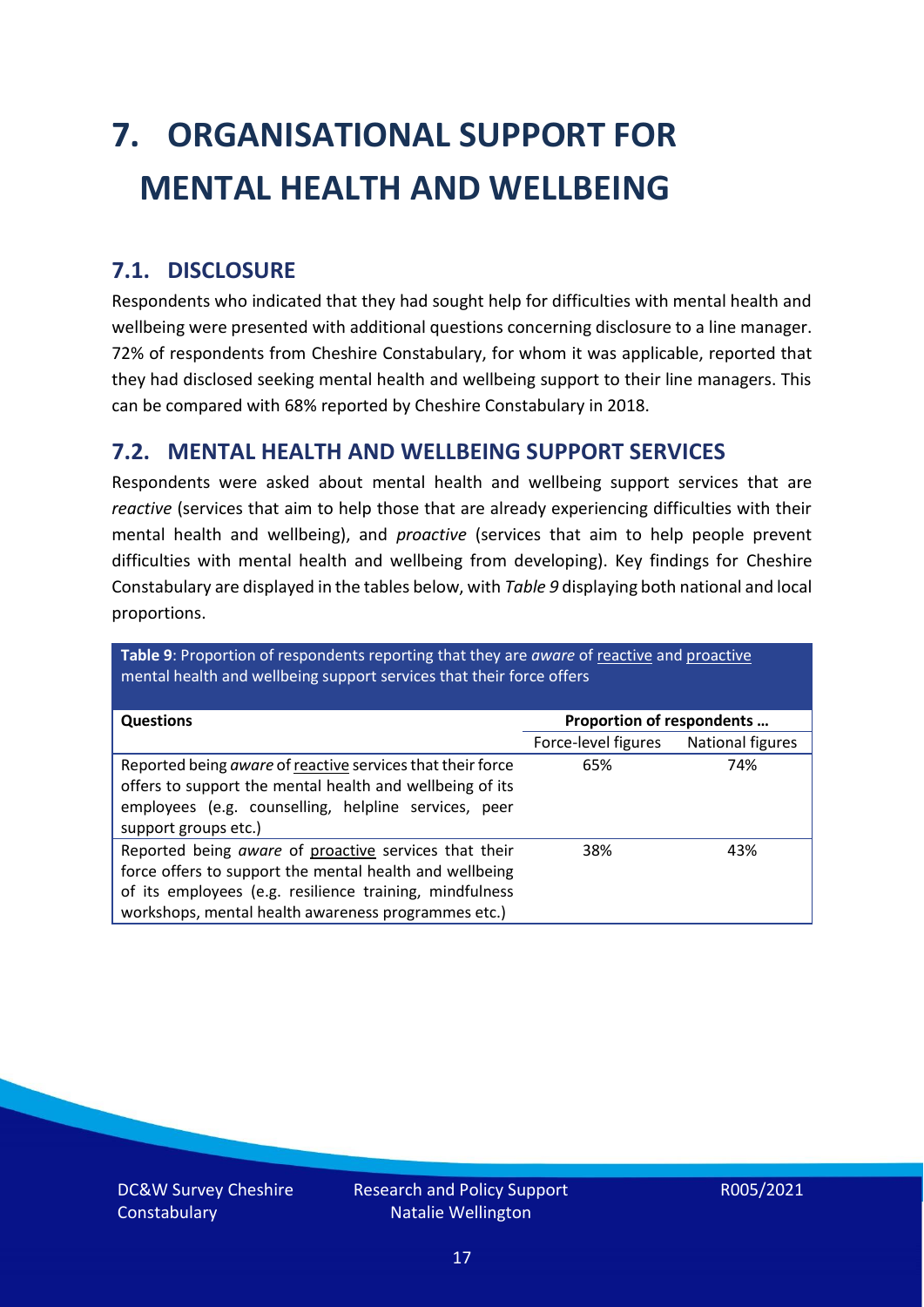# <span id="page-17-0"></span>**8. COVID-19 CRISIS**

Questions about the COVID-19 crisis have been included in this year's survey to help to better understand the impacts of working within the police service during this period. This section of the report specifically focusses on the personal impact of the COVID-19 crisis on officers, whilst organisational impacts have been reported at contextually appropriate points throughout the report.<sup>12</sup>

Respondents were asked whether they think they have or have had COVID-19. Comparisons for both national and local proportions are shown in *Table 10* below.

| Table 10: Proportion of respondents reporting whether<br>they have or have had COVID-19 | <b>Force-level</b><br>figures | <b>National</b><br>figures |
|-----------------------------------------------------------------------------------------|-------------------------------|----------------------------|
| Yes, confirmed by a positive antigen or antibody test                                   | 3%                            | 3%                         |
| Yes, based on strong personal suspicion or medical advice                               | 17%                           | 23%                        |
| No                                                                                      | 58%                           | 47%                        |
| Unsure                                                                                  | 22%                           | 27%                        |

28% of respondents from Cheshire Constabulary said that they were *very* or *extremely worried* about the impact that the COVID-19 crisis will have on them personally. This can be compared to the national sample, where 22% said that they were *very* or *extremely worried* about the impact that the COVID-19 crisis will have on them personally.

Respondents from Cheshire Constabulary were asked about their concern over the issues displayed in *Table 11* below (national and local proportions are shown).

| Table 11: Proportion of respondents reporting that they were very or extremely concerned over the<br>following |                           |                 |
|----------------------------------------------------------------------------------------------------------------|---------------------------|-----------------|
| <b>Statements</b>                                                                                              | Proportion of respondents |                 |
|                                                                                                                | Force-level               | <b>National</b> |
|                                                                                                                | figures                   | figures         |
| Becoming unwell with COVID-19 due to having close contact with                                                 | 36%                       | 34%             |
| someone who has COVID-19 in the line of duty                                                                   |                           |                 |
| Becoming unwell with COVID-19 due to being assaulted by someone                                                | 27%                       | 23%             |
| who has COVID-19 in the line of duty                                                                           |                           |                 |
| Having adequate access to COVID-19 testing (antigen                                                            | 36%                       | 37%             |
| and/or antibody diagnostic testing)                                                                            |                           |                 |
| Enforcing the lockdown restrictions                                                                            | 28%                       | 25%             |

<sup>12</sup> For more information please see the introduction to this report on page 3.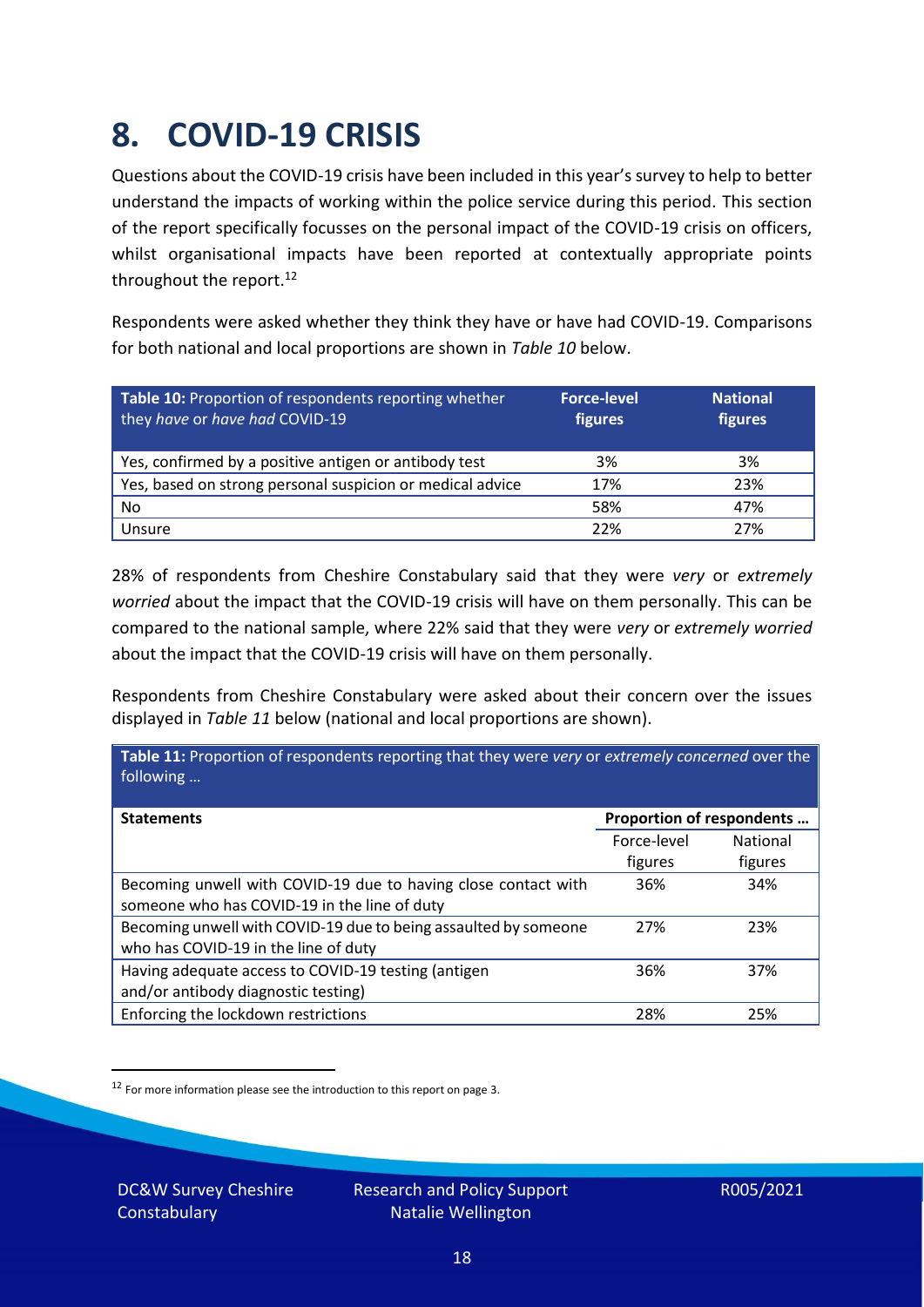Furthermore, 44% of respondents from Cheshire Constabulary reported that they *disagreed*  or *strongly disagreed* that they have all the equipment they personally need to protect them from COVID-19 whilst at work. This can be compared to the national sample, where 39% reported that they *disagreed* or *strongly disagreed* that they have all the equipment they personally need to protect them from COVID-19 whilst at work.

DC&W Survey Cheshire **Constabulary** 

Research and Policy Support Natalie Wellington